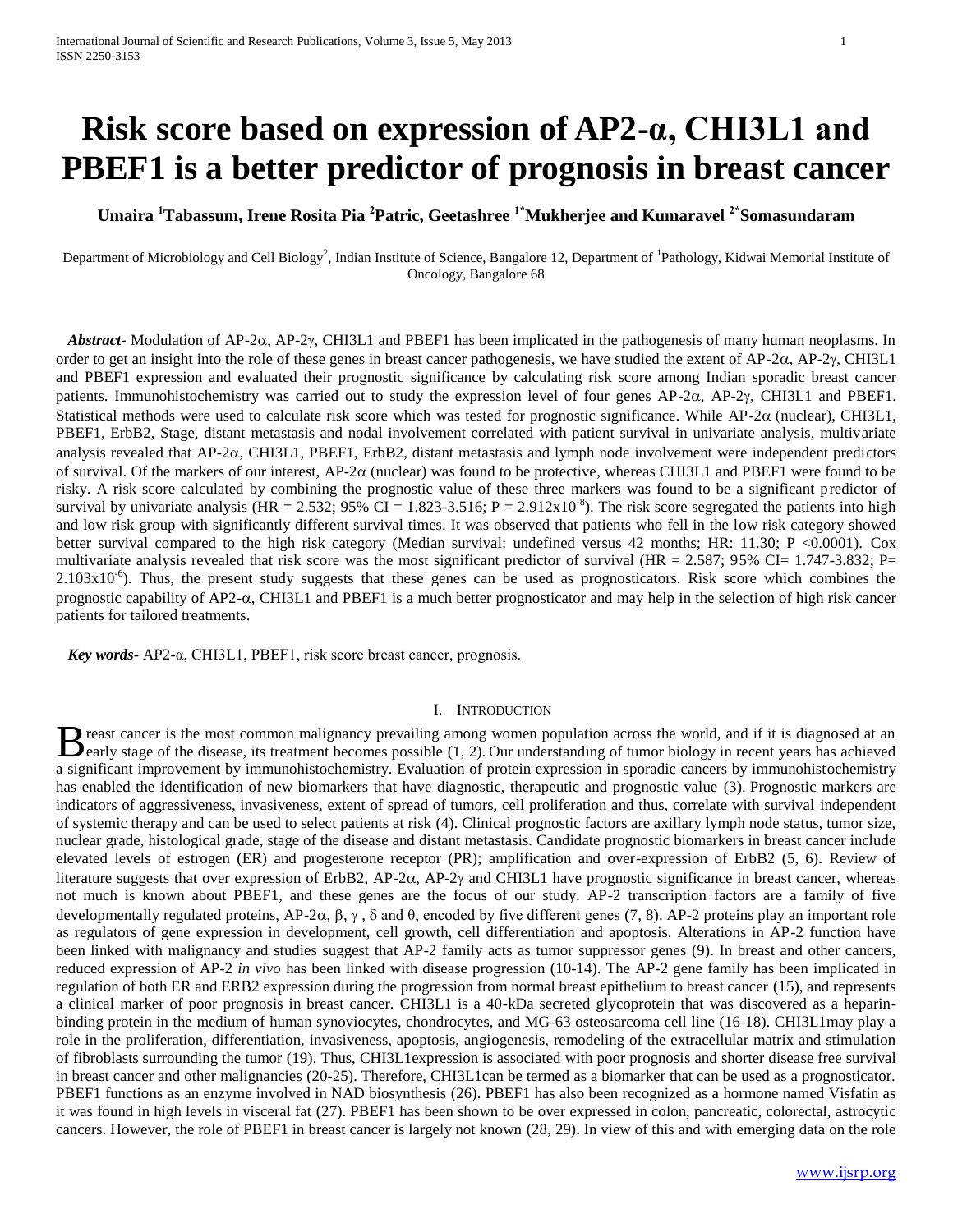of some of these prognostic markers in breast cancer, the aim of this study was to evaluate the association of four genes  $AP-2\alpha$ , AP- $2y$ , CHI3L1 and PBEF1) with survival of patients with breast cancer. To accomplish this, we generated risk score, which combined the independent capability of  $AP-2\alpha$ , CHI3L1 and PBEF1 to predict prognosis.

#### II. METHODS

#### *Patient population.*

The retrospective study included 174 breast cancer patients who underwent surgical resection at Kidwai Memorial Institute of Oncology between 2001 and 2002. The study protocol was approved by the Ethics Committee of Kidwai Memorial Institute of Oncology, Bangalore India. The patients were followed up at regular intervals and their clinical status was documented. Patients who met the following eligibility criteria were included: (1) diagnosis of breast tumors identified by histopathological examination; (2) all patients who underwent surgery (modified radical mastectomy, lumpectomy) followed by adjuvant radiation therapy and chemotherapy. All patients who were estrogen receptor positive had also undergone tamoxifen therapy. (3) Availability of follow-up data; (4) no preoperative treatment, such as chemotherapy and radiotherapy; (5) no history of familial malignancy or other synchronous malignancy (such as ovarian tumor); and (6) no death in the perioperative period. Overall survival was defined as the duration between surgery and death of the patient due to disease or the last follow up. Patient characteristics are listed in Table 1.

## *Tissue specimens.*

Paraffin-embedded breast cancer samples were obtained from Kidwai Memorial Institute of Oncology. The samples were collected between 2001 and 2002 from patients who underwent surgical resection. Each tumor sample was assigned a histological grade based on the World Health Organization (WHO) classification criteria. clinical stage of the disease based on AJCC, 2002; distant metastasis based on TNM classification of breast tumors by UICC, 2002; lymph node status classified based on UICC, 2002; tumor size, classified as T1-4 based on TNM classification of breast tumors by UICC, 2002; pathological grade of the tumor based on Elston and Ellis, 1991; histological type of tumor based on WHO classification of tumors, 2003.

## *Immunohistochemistry.*

IHC for AP-2 $\alpha$ , AP-2 $\gamma$ , CHI3L1 and PBEF1 was done using AP-2 $\alpha$  polyclonal antibody (C-18; Cat# sc-184; Santa Cruz Biotechnology, USA), AP-2 $\gamma$  polyclonal antibody (6E4/4; Cat# sc-12762; Santa Cruz Biotechnology, USA), PBEF1 antibody (Rabbit polyclonal antibody against purified GST-PBEF1 protein was made using standard immunization protocol) and CHI3L1 antibody (Rabbit polyclonal antibody against purified GST-CHI3L1 protein was made using standard immunization protocol) respectively. All samples were fixed in 10% formalin and paraffin embedded. Serial 3-5µm sections were cut from the retrieved cases and stained with Haematoxylin and Eosin to confirm the presence of tumor. Tissue sections were incubated overnight at 60ºC, deparaffinized for 15 minutes two times in xylene. Hydration in absolute alcohol was carried out followed by rinsing in distilled water. Using Citrate buffer, pH 6.0, antigen retrieval was performed in a pressure cooker at high pressure for 20-30 minutes. The endogenous peroxidases were blocked by 0.5% hydrogen peroxide treatment for 20 minutes and the antibody blocking was carried out by immersing the slides in 2% milk for 30 minutes. Sections were incubated for 90 minutes at  $24^{\circ}$ C with mouse anti-human monoclonal AP-2 $\alpha$  antibody at a dilution of 1:100, with mouse anti-human monoclonal AP-2 $\gamma$  antibody at a dilution of 1:50, PBEF antibody at a dilution of 1:500 and CHI3L1antibody at a dilution of 1:500. After rinsing with TBS buffer, the sections were incubated with Biotin-2º antibody (BioGenex, SanRamon, CA) for 30 minutes at 24ºC. Finally Streptavidin-3º antibody (BioGenex, SanRamon, CA) complex was added and sections were incubated at 24ºC for 30 minutes. Visualization of the antigen-antibody complex was achieved by using the Diaminobenzidine tetrahydrochloride detection system (BioGenex, SanRamon, CA). After final washing, slides were counterstained with Mayer's hematoxylin, dehydrated and mounted. For AP2α, a glioblastoma sample served as a positive control [11]. In addition, there are other studies which have used the same antibody [9, 10, 31, 32, 33]. For PBEF1 also, a glioblastoma sample served as a positive control [29]. For AP-2γ immunostaining, the antibody used in this study has been used previously [9,31.32.33.35]. The specificity of CHI3L1 antibody was confirmed by western blot analysis that detected the protein of expected size from cell line extract which served as a positive control- data not shown. Negative controls included exclusion of the 1<sup>°</sup> antibody and replacement with TBS buffer. Estrogen receptor (ER), Progesterone receptor (PR) staining and ErbB-2 staining details are furnished in our manuscript [\(30\)](#page-5-15).

#### *Scoring of Immunoreactivity.*

Tumor epithelial cellular immunostaining for AP-2 $\alpha$ , AP-2 $\gamma$ , and PBEF1and CHI3L1 were assessed in test sections by a pathologist. Labeling index was calculated based on number of cells positive and the intensity of staining. Based on cell positivity the labeling index ranged from <10%-100% and the scores were scaled as 0 if no staining was present. Score 1 was used if  $\leq 10\%$  of cells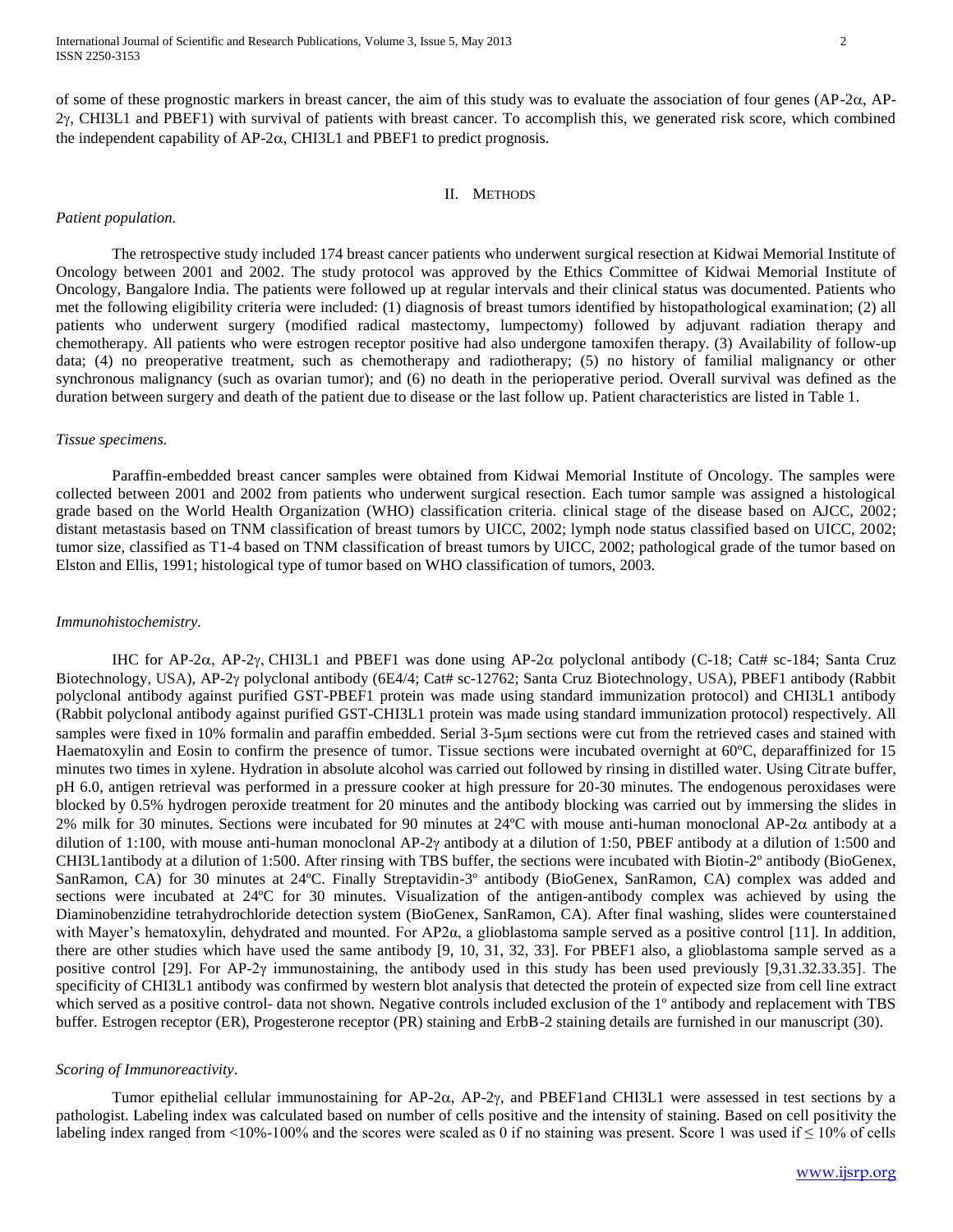were stained, score 2 if 10-50%, score 3 if 51-80% and score 4 if more than 80% of cells showed immunohistochemical staining reaction. Based on cell intensity, the values given are mild=1, moderate=2 and severe=3. Labeling index which is a measure of expression ranged from 0 to 12 [35]. Control slides were checked for non-specific binding before assessing the staining intensity and percentage positivity of the tumor cells in test sections.

## *Survival and Statistical analysis.*

Patients for whom expression details of  $AP-2\alpha$ ,  $AP-2\gamma$ , CHI3L1 and PBEF1 were available were included for analysis. Mean age of the patient cohort was 45 years. The follow up period was between January 2001 to January 2012, with the minimum and maximum follow up being 12 months and 132 months respectively. The mean survival period was (Median: 54; Range: 12 months to 10 years).

The correlation of expression of a given gene with survival was assessed by Cox regression method. The formula was devised using the Cox regression coefficients derived from the Cox proportional hazard analysis. Each patient was assigned a risk score that is a linear combination of the expression levels of the significant parameters weighted by their respective Cox regression coefficients. According to our analysis, patients having high risk scores are expected to have poor survival outcomes as compared to patients having low risk scores. The study involves calculation of risk scores for every patient as follows:

Risk score =  $((-0.705 \text{ X} \text{ labeling index of AP2-}\alpha) + (0.300 \text{ X} \text{ labeling index of CHI3L1}) + (0.279 \text{ X} \text{ labeling index of } \alpha)$ PBEF1))

The significant parameters that formed the signature were of two types - risky and protective. Risky parameters were defined as those that had hazard ratio greater than 0. Protective parameters were defined as those that had hazard ratio lesser than 0. Using this definition, we found 1 protective parameter and 6 risky parameters.

Based on the risk score, the patients were divided into high-risk and low-risk groups using the median risk score as the cut-off. We used Cox regression analysis to evaluate the contribution of AP-2α, CHI3L1, PBEF1, ErbB2, stage of the disease, distant metastasis, lymph node status, estrogen receptor, progesterone receptor, tumour size, grade, histological type, menopausal status, age, AP-γ and risk score as prognostic factors. Multivariate analysis was carried out for variables which showed correlation with survival using univariate analysis. Kaplan-Meier method was used to estimate overall survival. Graph Pad Prism 5.0 software was used for Kaplan-Meier graph plotting and calculation of P-values. P-values less than 0.05 were considered significant.

#### III. RESULTS

#### *Expression pattern of AP2α, AP2-γ, PBEF1 and CHI3L1.*

We detected levels of AP-2 $\alpha$ , AP2- $\gamma$ , CHI3L1 and PBEF1 by immunohistochemistry (IHC). Breast cancer tissues showed predominant nuclear and lower cytoplasmic staining for  $AP-2\alpha$  (**Figure 1B**); nuclear staining for  $AP2-\gamma$  (**Figure 1D**); cytoplasmic staining for CHI3L1 (**Figure 1F**) and PBEF1 (**Figure 1H**). Whereas, adjacent normal breast cells showed epithelial nuclear and myoepithelial nuclear staining for  $AP-2\alpha$  (**Figure 1A**) and  $AP2-\gamma$  (**Figure 1C**) respectively; epithelial cytoplasmic staining for CHI3L1 (**Figure 1E**) and PBEF1 (**Figure 1G**). For statistical analysis, the samples were divided into low or high expression groups using median labeling index (LI) as cut off. LI was calculated based on number of cells positive and the intensity of staining and it ranged from 0-12 for all the three genes. Out of 104 samples available, 46% (48/104) cases were found to show high expression (LI of  $\geq$ 4 (median of LI) was considered as high expression) for AP-2 $\alpha$  (nuclear) immuno staining; 56% (96/172) for CHI3L1 (LI of  $\geq$ 4 (median of LI) was considered as high expression) and 46% (50/109) for PBEF1 (LI of  $\geq$ 9 (median of LI) was considered as high expression).

# *Correlation of different markers with overall survival by univariate Cox regression analysis***.**

The different markers were subjected to univariate Cox proportional hazard regression analysis. AP2- $\alpha$ , CHI3L1, PBEF1, ErbB2, Stage of the disease, distant metastasis, lymph node involvement, and tumor size correlated with patient survival (Table 2).  $AP-2\alpha$  (nuclear) was seen to be a good prognostic marker, while CHI3L1 and PBEF1 were found to be poor prognostic markers. However, parameters like AP-2γ, estrogen receptor, progesterone receptor, grade, histological subtype, menopausal status and age of the patient showed no significant correlation with patient survival.

# *AP-2, CHI3L1 and PBEF1 are independent predictors of overall survival*

The markers which stood significant in univariate analysis were subjected to forward condition multivariate Cox proportional hazard regression analysis. We found that AP2- $\alpha$  (HR = 0.609; B = -0.495; p = 0.005), CHI3L1 (HR = 1.361; B = 0.308; p = 0.001), PBEF1 (HR = 1.541; B = 0.433; p = 0.004), and confonding factor Stage (HR = 3.207; B = 1.165; p = 0.03) were independent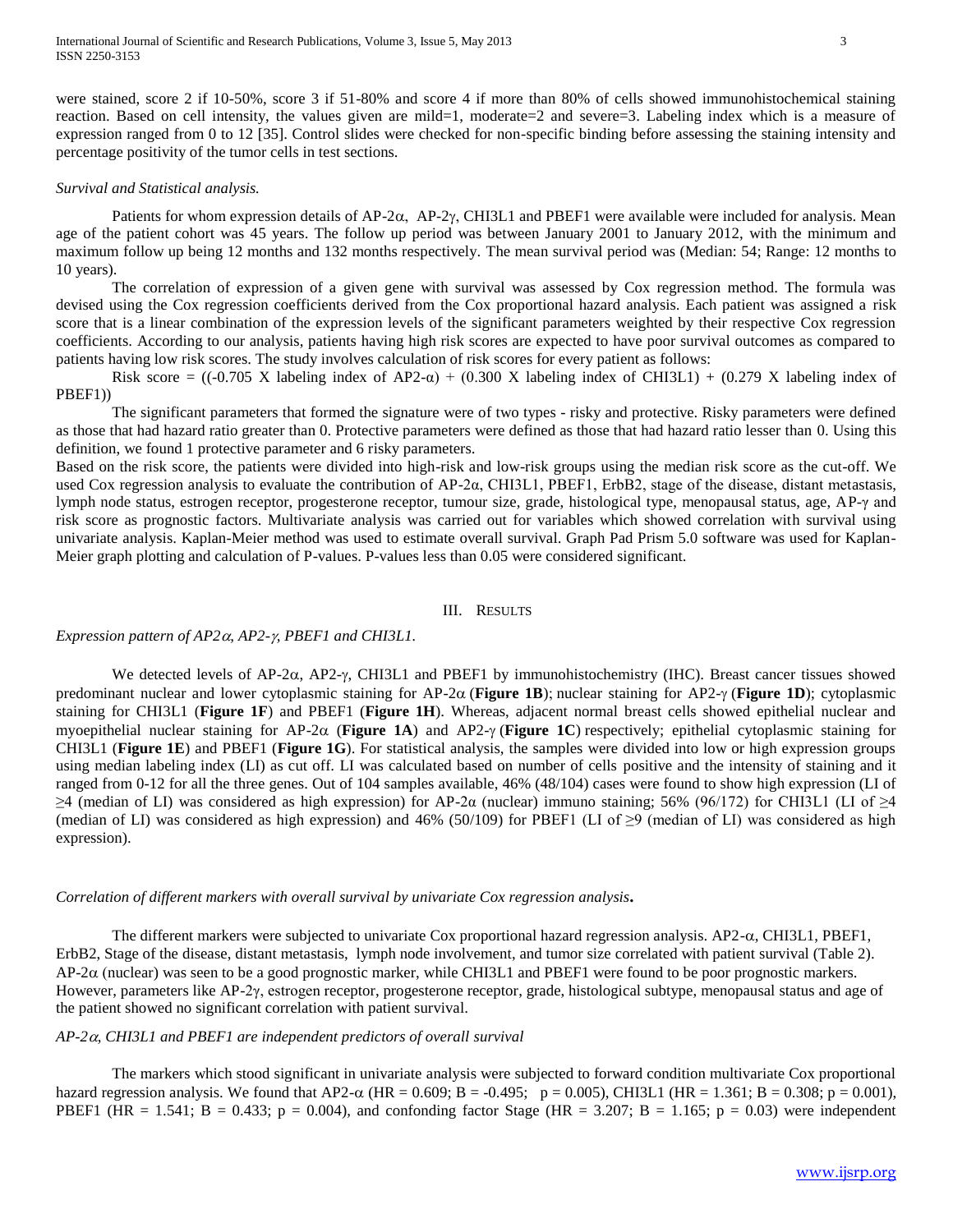# *Stratification of patients based on expression of AP2-CHI3L1 and PBEF1:*

With the results of univariate and multivariate analysis indicating the reliability of  $AP2-\alpha$ , CHI3L1, and PBEF1 to predict survival, we attempted stratifying the patients into high or low risk groups based on the expression. Patients with tumors having high expression level of  $AP-2\alpha$  nuclear positivity had better survival than patients expressing low levels (median survival: undefined versus 76 months; HR: 7.210; P <0.0001) (**Figure 2A**) suggesting that it is a good prognostic marker, whereas patients having low expression levels of CHI3L1 and PBEF1 had better survival than patients expressing high levels (median survival: undefined versus 75 months; HR: 5.442; P <0.0001 and median survival: undefined versus 53 months; HR: 4.929; P <0.0001 respectively) (**Figure 2B and 2C respectively**) which indicates that these are poor prognostic markers.

Risk score based on AP2α, CHI3L1and PBEF1is an independent predictor of survival**.**

To combine the prognostic capabilities of the three genes  $(AP2-\alpha, CHI3L1$  and PBEF1) of our interest, we calculated a risk score that could predict patient survival (**Table 4)**. Risk score is a linear combination of the expression levels of the significant parameters weighted by their respective Cox regression coefficients. According to our analysis, patients having high risk scores are expected to have poor survival outcomes as compared to patients having low risk scores. The risk score in the cohort ranged from - 7.56 to 6.948, with the median value of 1.857. The risk score was evaluated for its influence on survival of the patients and was found to significantly correlate with survival as a continuous variable (HR= 2.532; P = 2.912x10<sup>-8</sup>). To assess the contribution and independency of risk score in predicting survival, multivariate analysis was carried out. ErbB2, stage, distant metastasis and nodal involvement were used in multivariate to adjust the risk score for independency. Risk score was seen to highly correlate with survival  $(HR = 2.587; p = 2.103 \times 10^{-6})$  and was independent of ErbB2, stage, distant metastasis and nodal involvement (**Table 4**). Stage (HR = 2.260;  $p = 0.02$ ) also appeared to be independent predictor of survival.

## *Stratification of patients based on risk score.*

It is evident from the above results that risk score is much better than other parameters in predicting survival. Therefore, we attempted to stratify the patients based on risk score to predict survival. The relative expression values of individual genes vary based on the methodologies used, which in turn reflect on the risk score. The range of risk score of the present study cohort ranged from - 7.56 to 6.948. The median value of the risk score for the present study cohort was calculated, which was noted to be 1.857. The median cut off divided the patient set into two groups, low risk and high risk. The low risk group showed better survival compared to the high risk group (median survival: undefined versus 42 months; HR: 11.30; P <0.0001) (**Figure 3A**).

Further, to identify patients with very high risk for better treatment, we divided the patient set into 3 groups. While the low risk group remained the same (lesser than 50% i.e. median cut off), at 75% cut off the high risk group (from the previous stratification) was further divided into intermediate and high risk groups. Low and intermediate risk group showed better survival compared to high risk group (median survival: undefined versus 19 months respectively; P <0.0001) (**Figure 3B**). Also it was noted that most of the dead patients belonged to the high and intermediate risk groups, while all those belonging to low risk group were alive at the end of follow up (**Figure 3C**). Patients belonging to low risk group had low risk score and high risk group had high risk score (**Figure 3D**).

## *Nature of genes involved in risk score analysis.*

Of the three genes that we took a closer look at, the nature of one gene was seen to be different from the other two genes. When patients were ranked according to risk score, AP-2 $\alpha$  appears to behave protective while CHI3L1 and PBEF were found to be risky with respect to their association between their expression and patient survival. The protective genes were expressed at a higher level in the low risk group compared to the high risk group and the risky genes were expressed at a higher level in the high risk group than in the low risk group (**Table 5, Figure 3E**).

## IV. DISCUSSION

In this study, we analyzed the expression pattern of  $AP-2\alpha$ ,  $AP-2\gamma$ , CHI3L1, PBEF1 and ErbB2 expression among Indian sporadic breast cancer patients by immunohistochemistry and correlated the expression level of these markers with overall survival. Labeling index of the three genes of our interest were used to calculate the risk score, which stood significant in univariate analysis. These genes have been shown to correlate with survival (except AP-2 $\gamma$ ). Hence, we combined the prognostic capability of AP-2 $\alpha$ , CHI3L1 and PBEF1 and generated a risk score which was independent when compared to other known predicting clinical parameters like ErBb2, nodal involvement, stage of the disease and distant metastasis. Patients with high risk score had shorter survival compare to patients with low risk score value. In multivariate analysis risk score was seen to highly correlate with patient survival and was independent of ErbB2, stage, distant metastasis and nodal involvement. However ErbB2, nodal status and metastasis were also shown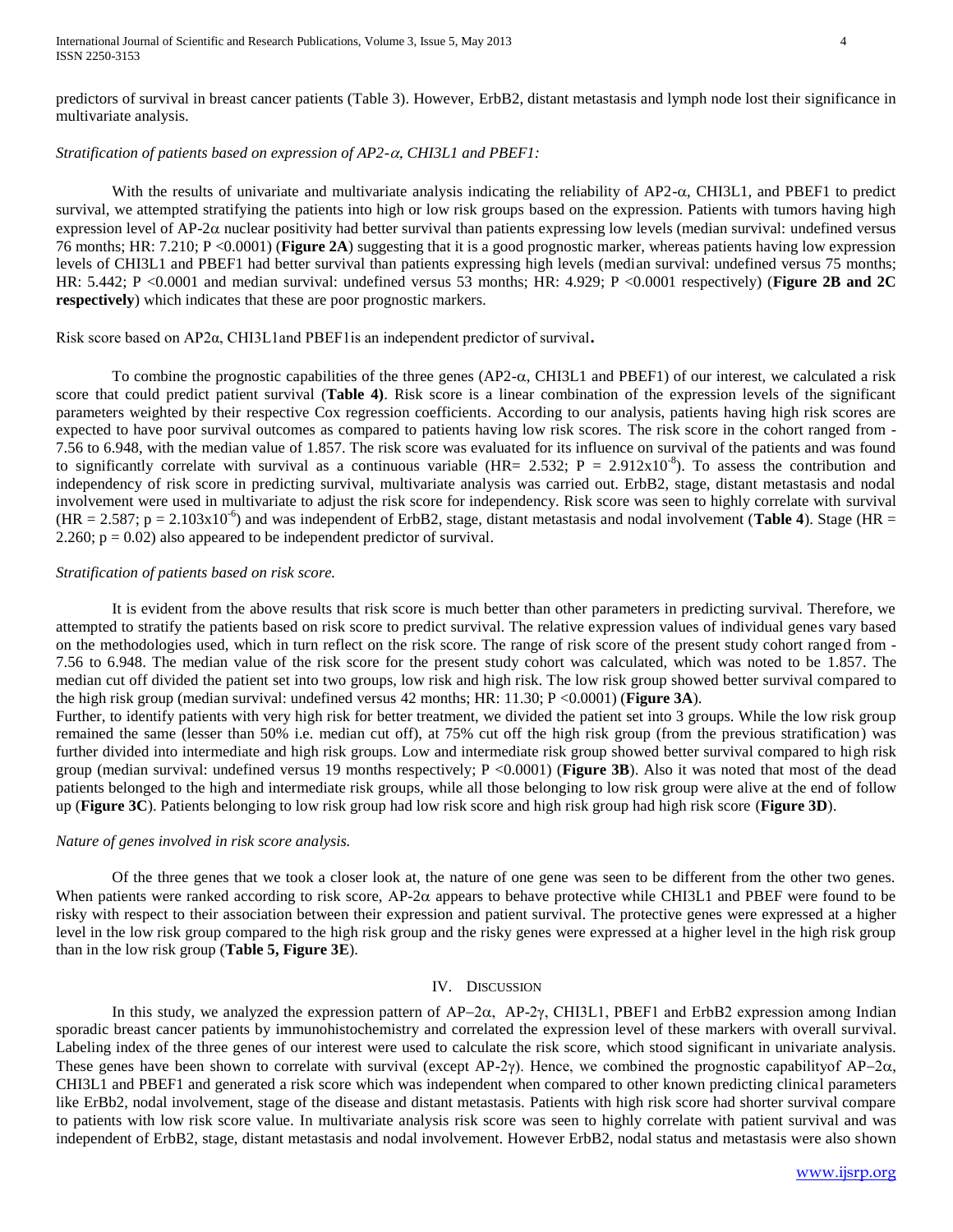to be independent predictors of survival. The three prognostic markers used in this study included one gene  $(AP-2\alpha)$  that was protective and two genes (CHI3L1, PBEF1) that were risky with respect to their level in the low risk group compared to the high risk group. Our findings suggest that the protective and risky nature of these genes is suggestive of their function being either inhibitory or promoting respectively of various properties of cancer cells like proliferation, migration and invasion.

In our study, though we have observed nuclear and cytoplasmic staining of  $AP-2\alpha$  tumor cells, it was predominantly nuclear staining. While our study is consistent with some [\(31-34\)](#page-5-16), there are other studies that report only nuclear staining [\(35,](#page-6-0) [36\)](#page-6-1). The adjacent normal breast cells show epithelial nuclear cell staining which is consistent with the reported studies [\(35,](#page-6-0) [37\)](#page-6-2). Of 104 patients, 46% showed high expression of AP-2 $\alpha$ . Patients expressing higher levels (n=48) of AP-2 $\alpha$  had survived better than patients expressing lower levels (n=56) (undefined vs 76 months;  $p = 0.0001$ ). AP-2 $\alpha$  has shown to be significant in both univariate and multivariate analysis in our findings, which is consistent with the reported literature [\(31\)](#page-5-16). AP-2 $\alpha$  expression has been shown to be associated with good prognosis in many breast cancer studies [\(31,](#page-5-16) [32,](#page-5-17) [34,](#page-6-3) [37\)](#page-6-2). Our study shows that AP-2 $\alpha$  (nuclear) is a marker of good prognosis in breast cancer patients.

Cytoplasmic staining was observed for CHI3L1. However, other studies have reported only cytoplasmic and not membranous staining [\(38-40\)](#page-6-4). We observed cytoplasmic epithelial cells staining in adjacent an normal cell which is consistent with Roslind et al., 2007 [\(39\)](#page-6-5) who has reported epithelial cytoplasmic staining. However, they have reported dot like staining pattern in the nuclear cells which was not seen in our findings. Of 172 patients, 47% showed high expression of CHI3L1. Patients expressing lower levels (n=76) of CHI3L1 had survived better than patients expressing higher levels (n=96) (undefined vs 75 months;  $p = <0.0001$ ). CHI3L1 has shown to be significant in both univariate and multivariate analysis in our findings, which is consistent with the reported literature [\(38\)](#page-6-4). CHI3L1 expression has been shown to be associated with poor prognosis in many malignancies including breast cancer [\(20-22,](#page-5-10) [24,](#page-5-18) [25,](#page-5-19) [38,](#page-6-4) [39\)](#page-6-5), while some studies have also reported that CHI3L1 is not a predictor of survival in breast cancer patients [\(40\)](#page-6-6). Our study shows that CHI3L1 is a marker of poor prognosis in breast cancer patients.

We have correlated the expression of PBEF1 with survival on a retrospective data of 109 breast cancer patients. Patients expressing lower levels (n=59) of PBEF1 had survived better than patients expressing higher levels (n=50) (undefined vs 53 months; p = <0.0001).We observed cytoplasmic staining pattern for PBEF1 in tumor cells, while adjacent normal cells show cytoplasmic staining in the epithelial layer of the tissue. PBEF1 has shown to be significantly associated with survival in both univariate and multivariate analysis in our findings. Prognostic significance of PBEF1 has not been reported previously for breast cancer and the present study is first of its kind to show that high expression of PBEF1 is significantly associated with shorter survival among breast cancer patients.

We found that these three genes (AP-2 $\alpha$ , CHI3L1 and PBEF1) are independent prognostic indicators. Risk score was calculated by combining the individual prognostic capabilities of these three genes. Risk score highly correlated with survival. It was also shown to be an independent prognostic indicator and was a better indicator than other known prognostic markers. When patients were ranked according to risk score, patients with high risk score fell in the high risk category and those with low risk score fell in the low risk category. Hence, risk score can be used to categorize patients. AP-2 $\alpha$  appears to behave like a protective gene This is well documented and reported in literature. Gee et al, Friedrichs and Pellikainen et al. suggest that  $AP-2\alpha$  is involved in development, apoptosis and cell cycle regulations. Altered expression of this protein is been associated with poor clinical outcome of breast cancer patients. CHI3L1 and PBEF1 seem to be risky genes with respect to their level in the low risk group compared to the high risk group. It has been shown that lectin binding is linked to tumor progression and K-ras activation in colorectal cancer. Hence, CHI3L1 maybe playing a role in tumor invasion [20], which supports our data that it is a marker of poor prognosis. Overexpression of PBEF1 has been correlated with poor response to doxorubicin-based primary chemotherapy in breast cancer [29]. Also, it has been shown to be a poor prognostic indicator in GBM [29], which is in corroboration with our study. Therefore, this study supported by previous studies suggests that AP-2α, CHI3L1 and PBEF1 could be involved in inhibiting or promoting various properties of cancer cells like proliferation, migration and invasion that requires in-depth study. The effect of various drugs on the expression and effect of downregulation/overexpression of these genes on breast tumor growth needs to be explored.

## *Acknowledgement*

This study was supported by a grant from DBT, Government of India to KS and GM. Infrastructural support by funding from ICMR, DBT, DST and UGC to MCB is acknowledged.

## *References*

<span id="page-4-0"></span>[1] Andreopoulou E, Hortobagyi GN. Prognostic factors in metastatic breast cancer: successes and challenges toward individualized therapy. J Clin Oncol. 2008 Aug 1;26(22):3660-2.

<span id="page-4-1"></span>[2] Jemal A, Siegel R, Ward E, Hao Y, Xu J, Thun MJ. Cancer statistics, 2009. CA Cancer J Clin. 2009 Jul-Aug;59(4):225-49.

<span id="page-4-2"></span>[3] Osin PP, Lakhani SR. The pathology of familial breast cancer: Immunohistochemistry and molecular analysis. Breast Cancer Res. 1999;1(1):36-40.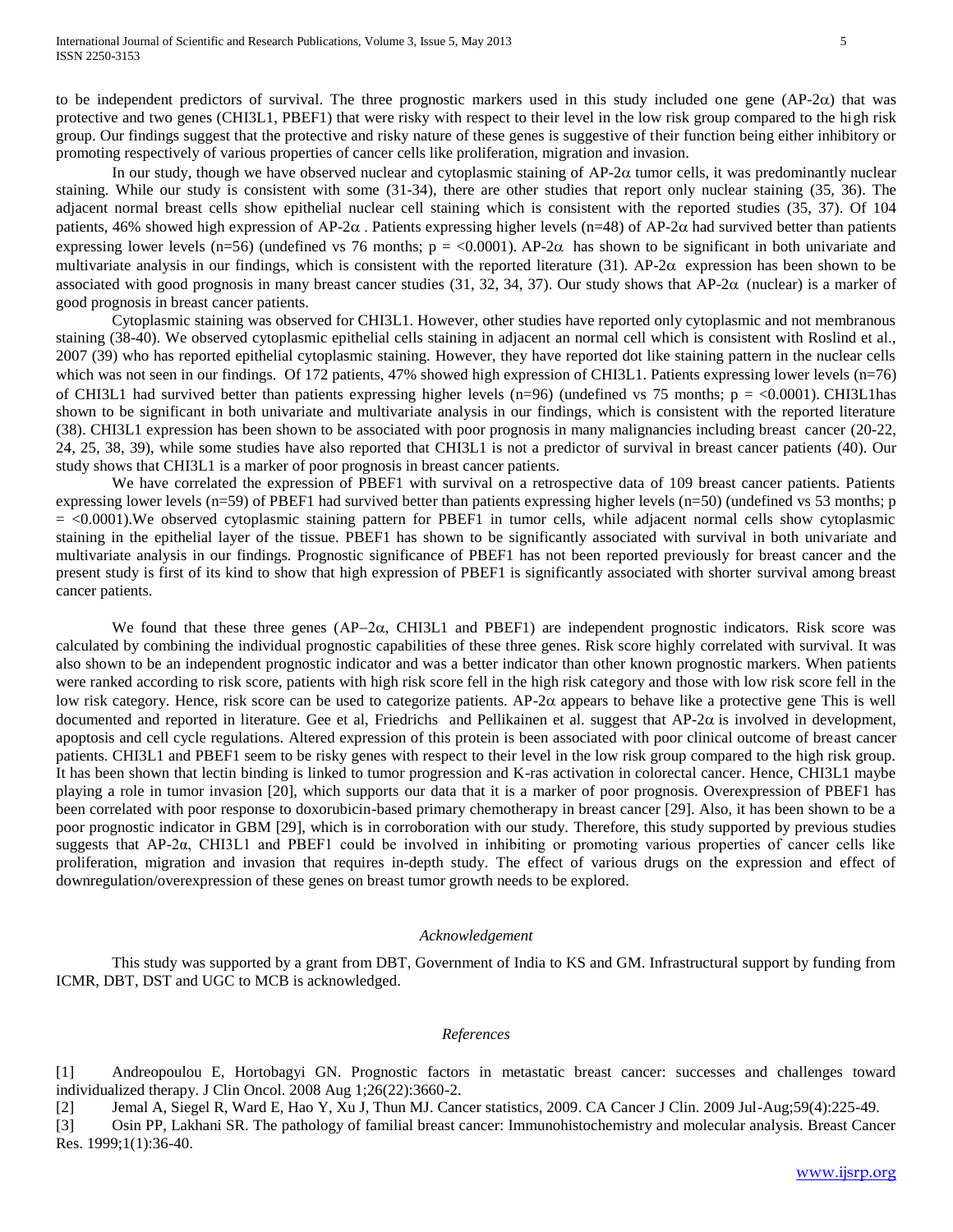<span id="page-5-0"></span>[4] Masood S. Prognostic/predictive factors in breast cancer. Clin Lab Med. 2005 Dec;25(4):809-25, viii.

<span id="page-5-1"></span>[5] Taneja P, Maglic D, Kai F, Zhu S, Kendig RD, Fry EA, et al. Classical and Novel Prognostic Markers for Breast Cancer and their Clinical Significance. Clin Med Insights Oncol.4:15-34.

<span id="page-5-2"></span>[6] Yamashita H, Nishio M, Toyama T, Sugiura H, Zhang Z, Kobayashi S, et al. Coexistence of HER2 over-expression and p53 protein accumulation is a strong prognostic molecular marker in breast cancer. Breast Cancer Res. 2004;6(1):R24-30.

<span id="page-5-3"></span>[7] Hilger-Eversheim K, Moser M, Schorle H, Buettner R. Regulatory roles of AP-2 transcription factors in vertebrate development, apoptosis and cell-cycle control. Gene. 2000 Dec 30;260(1-2):1-12.

<span id="page-5-4"></span>[8] Orso F, Penna E, Cimino D, Astanina E, Maione F, Valdembri D, et al. AP-2alpha and AP-2gamma regulate tumor progression via specific genetic programs. FASEB J. 2008 Aug;22(8):2702-14.

<span id="page-5-5"></span>[9] Turner BC, Zhang J, Gumbs AA, Maher MG, Kaplan L, Carter D, et al. Expression of AP-2 transcription factors in human breast cancer correlates with the regulation of multiple growth factor signalling pathways. Cancer Res. 1998 Dec 1;58(23):5466-72.

<span id="page-5-6"></span>[10] Anttila MA, Kellokoski JK, Moisio KI, Mitchell PJ, Saarikoski S, Syrjanen K, et al. Expression of transcription factor AP-2alpha predicts survival in epithelial ovarian cancer. Br J Cancer. 2000 Jun;82(12):1974-83.

[11] Britto R, Umesh S, Hegde AS, Hegde S, Santosh V, Chandramouli BA, et al. Shift in AP-2alpha localization characterizes astrocytoma progression. Cancer Biol Ther. 2007 Mar;6(3):413-8.

[12] Hietala KA, Kosma VM, Syrjanen KJ, Syrjanen SM, Kellokoski JK. Correlation of MIB-1 antigen expression with transcription factors Skn-1, Oct-1, AP-2, and HPV type in cervical intraepithelial neoplasia. J Pathol. 1997 Nov;183(3):305-10.

[13] Karjalainen JM, Kellokoski JK, Eskelinen MJ, Alhava EM, Kosma VM. Downregulation of transcription factor AP-2 predicts poor survival in stage I cutaneous malignant melanoma. J Clin Oncol. 1998 Nov;16(11):3584-91.

[14] Lipponen P, Aaltomaa S, Kellokoski J, Ala-Opas M, Kosma V. Expression of activator protein 2 in prostate cancer is related to tumor differentiation and cell proliferation. Eur Urol. 2000 May;37(5):573-8.

<span id="page-5-7"></span>[15] Bosher JM, Williams T, Hurst HC. The developmentally regulated transcription factor AP-2 is involved in c-erbB-2 overexpression in human mammary carcinoma. Proc Natl Acad Sci U S A. 1995 Jan 31;92(3):744-7.

<span id="page-5-8"></span>[16] Hakala BE, White C, Recklies AD. Human cartilage gp-39, a major secretory product of articular chondrocytes and synovial cells, is a mammalian member of a chitinase protein family. J Biol Chem. 1993 Dec 5;268(34):25803-10.

[17] Johansen JS, Williamson MK, Rice JS, Price PA. Identification of proteins secreted by human osteoblastic cells in culture. J Bone Miner Res. 1992 May;7(5):501-12.

[18] Shackelton LM, Mann DM, Millis AJ. Identification of a 38-kDa heparin-binding glycoprotein (gp38k) in differentiating vascular smooth muscle cells as a member of a group of proteins associated with tissue remodeling. J Biol Chem. 1995 Jun 2;270(22):13076-83.

<span id="page-5-9"></span>[19] Shao R, Hamel K, Petersen L, Cao QJ, Arenas RB, Bigelow C, et al. YKL-40, a secreted glycoprotein, promotes tumor angiogenesis. Oncogene. 2009 Dec 17;28(50):4456-68.

<span id="page-5-10"></span>[20] Cintin C, Johansen JS, Christensen IJ, Price PA, Sorensen S, Nielsen HJ. Serum YKL-40 and colorectal cancer. Br J Cancer. 1999 Mar;79(9-10):1494-9.

[21] Dupont J, Tanwar MK, Thaler HT, Fleisher M, Kauff N, Hensley ML, et al. Early detection and prognosis of ovarian cancer using serum YKL-40. J Clin Oncol. 2004 Aug 15;22(16):3330-9.

[22] Johansen JS, Drivsholm L, Price PA, Christensen IJ. High serum YKL-40 level in patients with small cell lung cancer is related to early death. Lung Cancer. 2004 Dec;46(3):333-40.

[23] Johansen JS, Jensen BV, Roslind A, Nielsen D, Price PA. Serum YKL-40, a new prognostic biomarker in cancer patients? Cancer Epidemiol Biomarkers Prev. 2006 Feb;15(2):194-202.

<span id="page-5-18"></span>[24] Schmidt H, Johansen JS, Gehl J, Geertsen PF, Fode K, von der Maase H. Elevated serum level of YKL-40 is an independent prognostic factor for poor survival in patients with metastatic melanoma. Cancer. 2006 Mar 1;106(5):1130-9.

<span id="page-5-19"></span>[25] Tanwar MK, Gilbert MR, Holland EC. Gene expression microarray analysis reveals YKL-40 to be a potential serum marker for malignant character in human glioma. Cancer Res. 2002 Aug 1;62(15):4364-8.

<span id="page-5-11"></span>[26] Samal B, Sun Y, Stearns G, Xie C, Suggs S, McNiece I. Cloning and characterization of the cDNA encoding a novel human pre-B-cell colony-enhancing factor. Mol Cell Biol. 1994 Feb;14(2):1431-7.

<span id="page-5-12"></span>[27] Pilz S, Mangge H, Obermayer-Pietsch B, Marz W. Visfatin/pre-B-cell colony-enhancing factor: a protein with various suggested functions. J Endocrinol Invest. 2007 Feb;30(2):138-44.

<span id="page-5-13"></span>[28] Hufton SE, Moerkerk PT, Brandwijk R, de Bruine AP, Arends JW, Hoogenboom HR. A profile of differentially expressed genes in primary colorectal cancer using suppression subtractive hybridization. FEBS Lett. 1999 Dec 10;463(1-2):77-82.

<span id="page-5-14"></span>[29] Reddy PS, Umesh S, Thota B, Tandon A, Pandey P, Hegde AS, et al. PBEF1/NAmPRTase/Visfatin: a potential malignant astrocytoma/glioblastoma serum marker with prognostic value. Cancer Biol Ther. 2008 May;7(5):663-8.

<span id="page-5-15"></span>[30] Vaidyanathan K, Kumar P, Reddy CO, Deshmane V, Somasundaram K, Mukherjee G. ErbB-2 expression and its association with other biological parameters of breast cancer among Indian women. Indian J Cancer. Jan-Mar;47(1):8-15.

<span id="page-5-16"></span>[31] Pellikainen J, Kataja V, Ropponen K, Kellokoski J, Pietilainen T, Bohm J, et al. Reduced nuclear expression of transcription factor AP-2 associates with aggressive breast cancer. Clin Cancer Res. 2002 Nov;8(11):3487-95.

<span id="page-5-17"></span>[32] Pellikainen J, Naukkarinen A, Ropponen K, Rummukainen J, Kataja V, Kellokoski J, et al. Expression of HER2 and its association with AP-2 in breast cancer. Eur J Cancer. 2004 Jul;40(10):1485-95.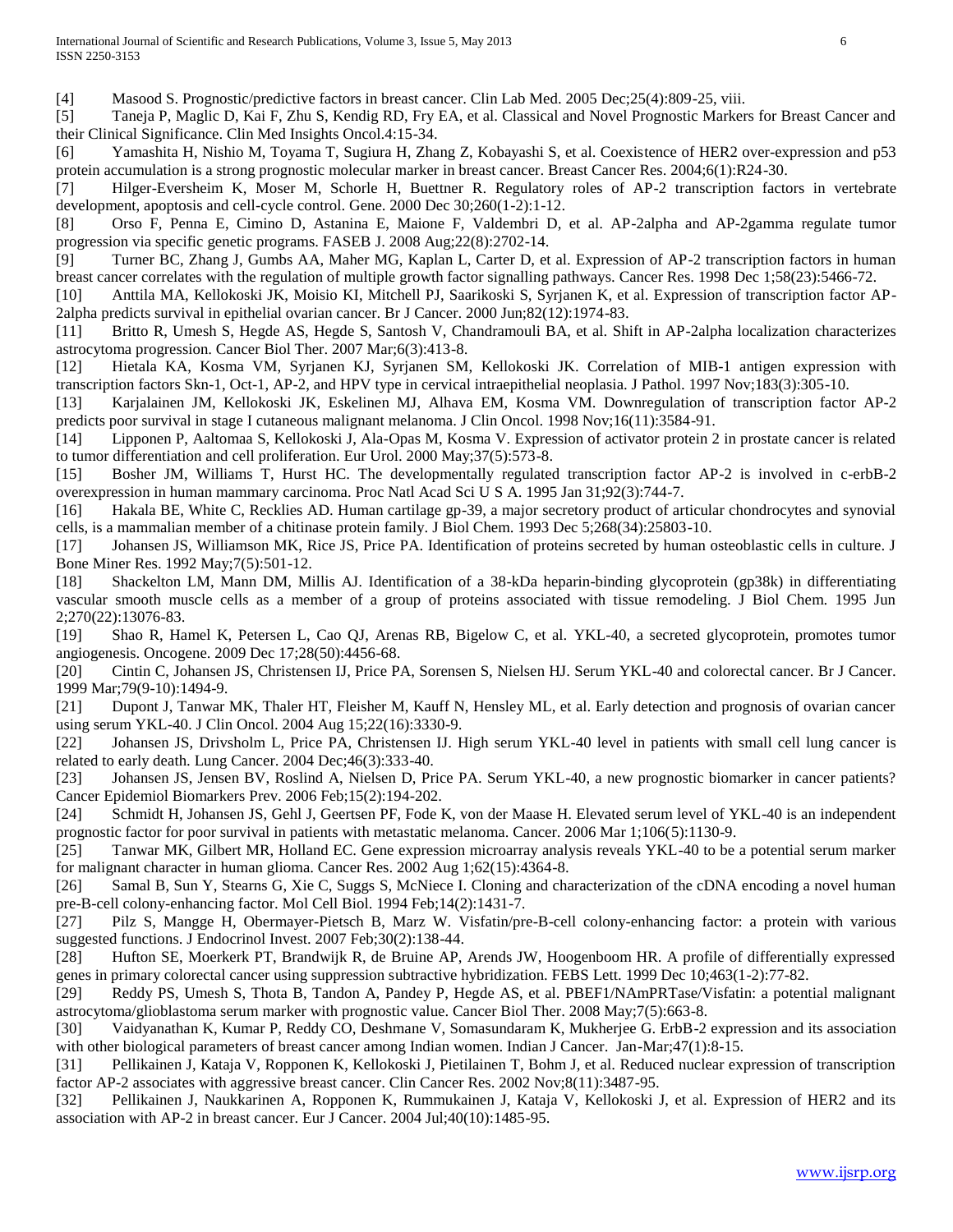[33] Pellikainen JM, Ropponen KM, Kataja VV, Kellokoski JK, Eskelinen MJ, Kosma VM. Expression of matrix metalloproteinase (MMP)-2 and MMP-9 in breast cancer with a special reference to activator protein-2, HER2, and prognosis. Clin Cancer Res. 2004 Nov 15;10(22):7621-8.

<span id="page-6-3"></span>[34] Allouche A, Nolens G, Tancredi A, Delacroix L, Mardaga J, Fridman V, et al. The combined immunodetection of AP-2alpha and YY1 transcription factors is associated with ERBB2 gene overexpression in primary breast tumors. Breast Cancer Res. 2008;10(1):R9.

<span id="page-6-0"></span>[35] Friedrichs N, Jager R, Paggen E, Rudlowski C, Merkelbach-Bruse S, Schorle H, et al. Distinct spatial expression patterns of AP-2alpha and AP-2gamma in non-neoplastic human breast and breast cancer. Mod Pathol. 2005 Mar;18(3):431-8.

<span id="page-6-1"></span>[36] Gee JM, Eloranta JJ, Ibbitt JC, Robertson JF, Ellis IO, Williams T, et al. Overexpression of TFAP2C in invasive breast cancer correlates with a poorer response to anti-hormone therapy and reduced patient survival. J Pathol. 2009 Jan;217(1):32-41.

<span id="page-6-2"></span>[37] Gee JM, Robertson JF, Ellis IO, Nicholson RI, Hurst HC. Immunohistochemical analysis reveals a tumour suppressor-like role for the transcription factor AP-2 in invasive breast cancer. J Pathol. 1999 Dec;189(4):514-20.

<span id="page-6-4"></span>[38] Kim SH, Das K, Noreen S, Coffman F, Hameed M. Prognostic implications of immunohistochemically detected YKL-40 expression in breast cancer. World J Surg Oncol. 2007;5:17.

<span id="page-6-5"></span>[39] Roslind A, Johansen JS, Junker N, Nielsen DL, Dzaferi H, Price PA, et al. YKL-40 expression in benign and malignant lesions of the breast: a methodologic study. Appl Immunohistochem Mol Morphol. 2007 Dec;15(4):371-81.

<span id="page-6-6"></span>[40] Roslind A, Knoop AS, Jensen MB, Johansen JS, Nielsen DL, Price PA, et al. YKL-40 protein expression is not a prognostic marker in patients with primary breast cancer. Breast Cancer Res Treat. 2008 Nov;112(2):275-85.

## **AUTHORS**

**First Author** – Umaira Tabassum, Ph.D research scholar, Department of Pathology, Kidwai Memorial Institute of Oncology, Bangalore 68. E-mail: umairatabu@gmail.com

**Second Author** –Irene Rosita Pia Patric, Research associate, Department of Microbiology and Cell Biology, Indian Institute of Science, Bangalore 12. E-mail: piapatrick@yahoo.com

**Third Author** – Dr Geetashree Mukherjee, Prof & Head , Department of Pathology, Kidwai Memorial Institute of Oncology, Bangalore 68. E-mail: mukherjeegeeta@yahoo.co.in

**Fourth Author-** Dr Kumaravel Somasundaram, Associate professor**,** Microbiology and Cell Biology, Indian Institute of Science, Bangalore 12. E-mail: skumar@mcbl.iisc.ernet.in

**Correspondence Author** – Dr Geetashree Mukherjee, Prof & Head , Department of Pathology, Kidwai Memorial Institute of Oncology, Bangalore 68. E-mail: [mukherjeegeeta@yahoo.co.in/](mailto:mukherjeegeeta@yahoo.co.in/) kidwaipathology1@gmail.com Tel: 080 26094000, Fax: 080 26560723

# **Table 1. Patient characteristics**

| <b>Characteristic</b>            | Number of patients (%) |  |  |
|----------------------------------|------------------------|--|--|
| Total number of patients         | 174                    |  |  |
| $AP-2\alpha$ nuclear (n=104)     |                        |  |  |
| High expression                  | 48 (46 %)              |  |  |
| Low expression                   | 56 (54 %)              |  |  |
| $AP-2\alpha$ cytoplasmic (n=104) |                        |  |  |
| High expression                  | 49 (47%)               |  |  |
| Low expression                   | 55 (53%)               |  |  |
| $AP-2\gamma$ (n=72)              |                        |  |  |
| High expression                  | 33 (46%)               |  |  |
| Low expression                   | 39 (54%)               |  |  |
| <b>CHIL31 (172)</b>              |                        |  |  |
| 96 (56%)<br>High expression      |                        |  |  |
| Low expression                   | 76 (42 %)              |  |  |
| <b>PBEF1 (109)</b>               |                        |  |  |
| High expression                  | 50 (46 %)              |  |  |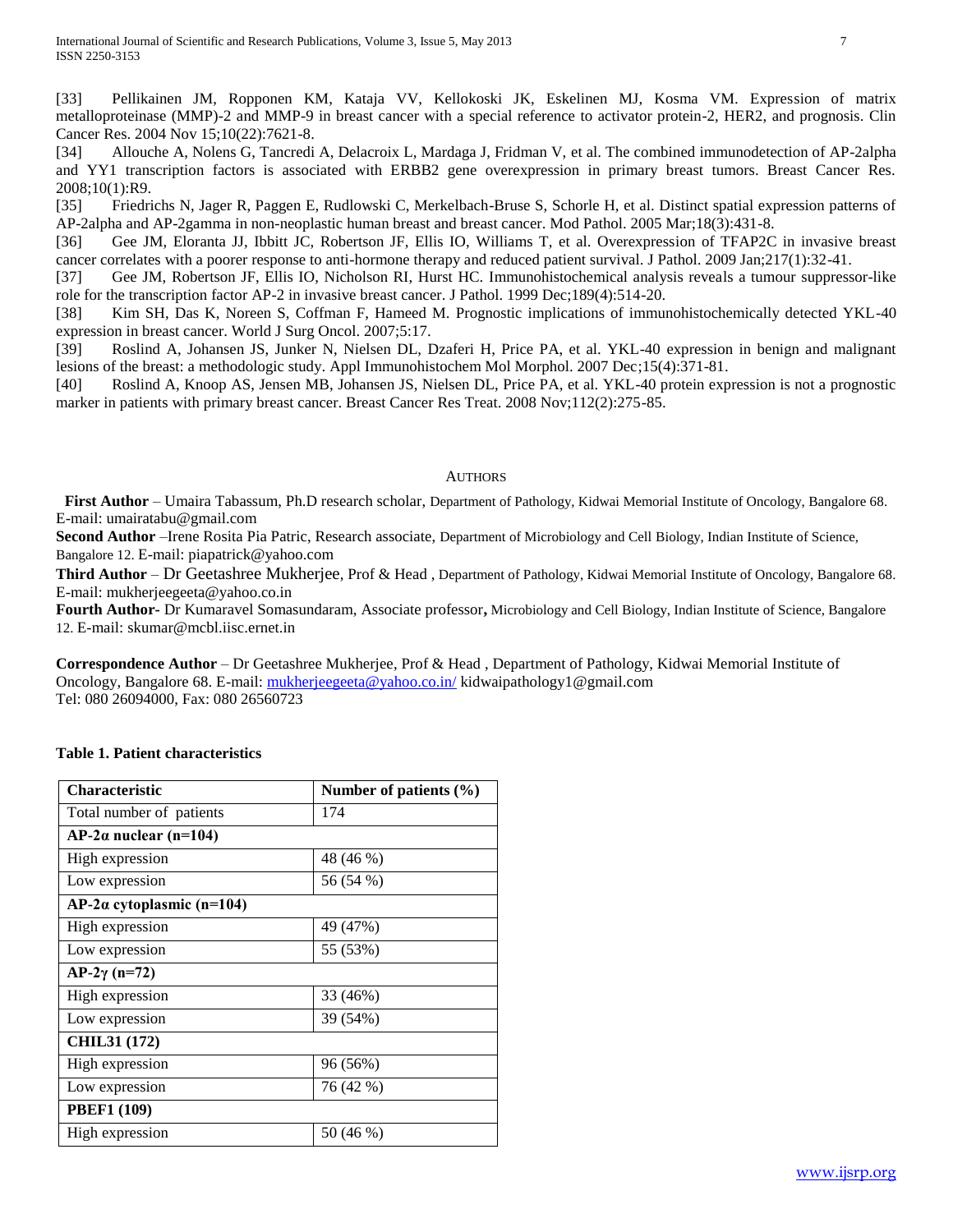| Low expression              | 59 (54 %) |  |  |
|-----------------------------|-----------|--|--|
| ErbB2 (174)                 |           |  |  |
| High expression             | 83 (48%)  |  |  |
| Low expression              | 91 (52%)  |  |  |
| Age $(n=174)$               |           |  |  |
| $\measuredangle = 45$       | 93 (53%)  |  |  |
| $>45$                       | 81 (47%)  |  |  |
| Tumor size (n=160)          |           |  |  |
| T1                          | 13 (8%)   |  |  |
| T <sub>2</sub>              | 78 (49%)  |  |  |
| T <sub>3</sub>              | 32 (20%)  |  |  |
| T <sub>4</sub>              | 37 (23%)  |  |  |
| Lymph node status $(n=170)$ |           |  |  |
| Positive                    | 109 (64%) |  |  |
| Negative                    | 61 (36%)  |  |  |
| Distant metastasis (n=169)  |           |  |  |
| Positive                    | 14 (9%)   |  |  |
| Negative                    | 155 (91%) |  |  |
| Stage $(n=159)$             |           |  |  |
| $\mathbf{1}$                | 6(4%)     |  |  |
| $\overline{2}$              | 52 (33%)  |  |  |
| 3                           | 87 (55%)  |  |  |
| $\overline{4}$              | 14 (8%)   |  |  |
| Histological type (n=164)   |           |  |  |
| Ductal                      | 157 (96%) |  |  |
| Lobular                     | 7(4%)     |  |  |
| Histological grade (n=158)  |           |  |  |
| 1                           | 2(2%)     |  |  |
| $\overline{2}$              | 19 (12%)  |  |  |
| 3                           | 137 (86%) |  |  |
| ER status $(n=174)$         |           |  |  |
| Positive                    | 100 (57%) |  |  |
| Negative                    | 74 (43%)  |  |  |
| PR status $(n=174)$         |           |  |  |
| Positive                    | 96 (55%)  |  |  |
| Negative                    | 78 (45%)  |  |  |
| Menopausal status (n=168)   |           |  |  |
| Premenopausal               | 82 (48%)  |  |  |
| Postmenopausal              | 86 (52%)  |  |  |

**'**n' indicates the number of patients for whom information was available

**Table 2. Univariate Cox regression analysis**

| <b>Variable</b> | <b>Regression</b><br>coefficient | Hazard ratio (95% CI) | <b>P-Value</b> |
|-----------------|----------------------------------|-----------------------|----------------|
|-----------------|----------------------------------|-----------------------|----------------|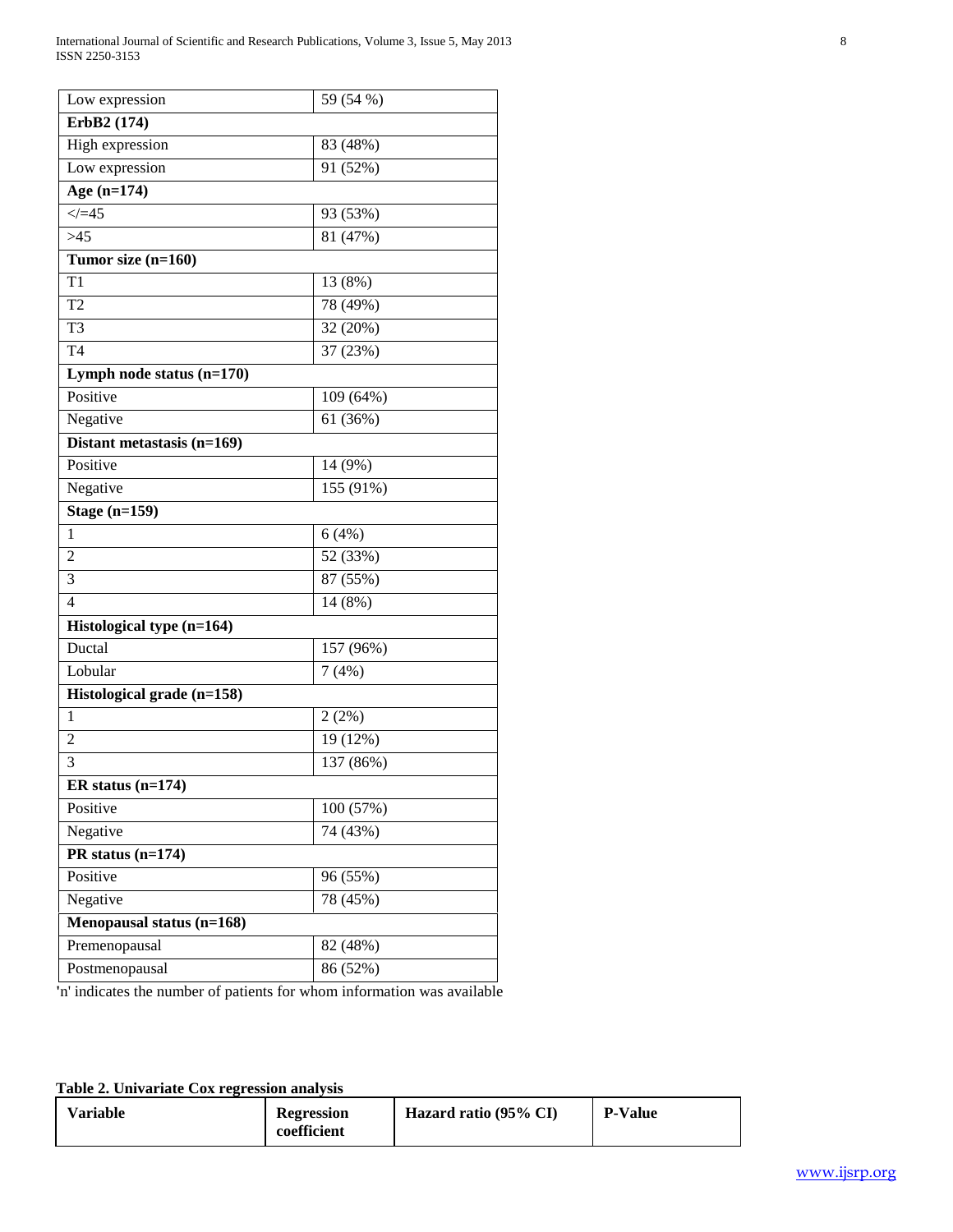International Journal of Scientific and Research Publications, Volume 3, Issue 5, May 2013 9 ISSN 2250-3153

| $AP-2\alpha$ nuclear            | $-0.705$ | $0.494(0.346-0.706)$   | 0.0001           |
|---------------------------------|----------|------------------------|------------------|
| $AP-2\alpha$ cytoplasmic        | 0.146    | $1.157(1.027-1.303)$   | 0.017            |
| $AP-2\gamma$                    | $-0.180$ | $0.835(0.417-1.673)$   | 0.611            |
| CHIL31                          | 0.300    | 1.350 (1.238-1.473)    | $2.443x10^{-11}$ |
| PBEF1                           | 0.279    | 1.322 (1.143-1.529)    | 0.0001           |
| ErbB2                           | 1.302    | 3.677 (1.991-6.794)    | $3.206x10^{-5}$  |
| Stage <sup>a</sup>              | 1.474    | 4.368 (2.659-7.714)    | $5.770x10^{-9}$  |
| Distant metastasis <sup>b</sup> | 1.850    | 6.360 (3.346-12.091)   | $1.656x10^{-8}$  |
| Lymph node status <sup>c</sup>  | 1.194    | 3.330 (1.563-7.095)    | 0.002            |
| Estrogen receptor               | $-0.106$ | $0.899(0.520-1.555)$   | 0.704            |
| Progesterone receptor           | $-0.093$ | $0.911(0.528 - 1.572)$ | 0.738            |
| Tumor size <sup>d</sup>         | 0.493    | $1.637(1.193 - 2.246)$ | 0.002            |
| Grade <sup>e</sup>              | 0.155    | $1.167(0.545 - 2.501)$ | 0.691            |
| Histological type <sup>f</sup>  | 1.020    | 2.772 (0.383-20.086)   | 0.313            |
| Menopausal status               | $-0.062$ | $0.940(0.540-1.637)$   | 0.826            |
| Age                             | $-0.009$ | $0.991(0.967-1.016)$   | 0.475            |

**a**, clinical stage of the disease based on AJCC, 2002; **b**, distant metastasis based on TNM classification of breast tumors by UICC, 2002; **c**, lymph node status classified based on UICC, 2002; **d**, tumor size, classified as T 1-4 based on TNM classification of breast tumors by UICC, 2002; **e**, pathological grade of the tumor based on Elston and Ellis, 1991; **f**, histological type of tumor based on WHO classification of tumors, 2003

## **Table 3. Multivariate Cox regression analysis**

| Variable             | <b>Regression</b><br>coefficient | Hazard ratio (95% CI)  | <b>P-Value</b> |
|----------------------|----------------------------------|------------------------|----------------|
| $AP-2\alpha$ nuclear | $-0.495$                         | $0.609(0.430-0.863)$   | 0.005          |
| CHI3L1               | 0.308                            | $1.361(1.139-1.627)$   | 0.001          |
| PBEF1                | 0.433                            | $1.541(1.144-2.076)$   | 0.004          |
| Stage                | 1.165                            | $3.207(1.122 - 9.165)$ | 0.03           |

# **Table 4. Prognostic value of risk score – Univariate and multivariate analysis**

| Variable              | Hazard ratio (95% CI) | <b>P-Value</b>  |  |
|-----------------------|-----------------------|-----------------|--|
| I-Univariate analysis |                       |                 |  |
| Risk score            | 2.532 (1.823-3.516)   | $2.912x10^{-8}$ |  |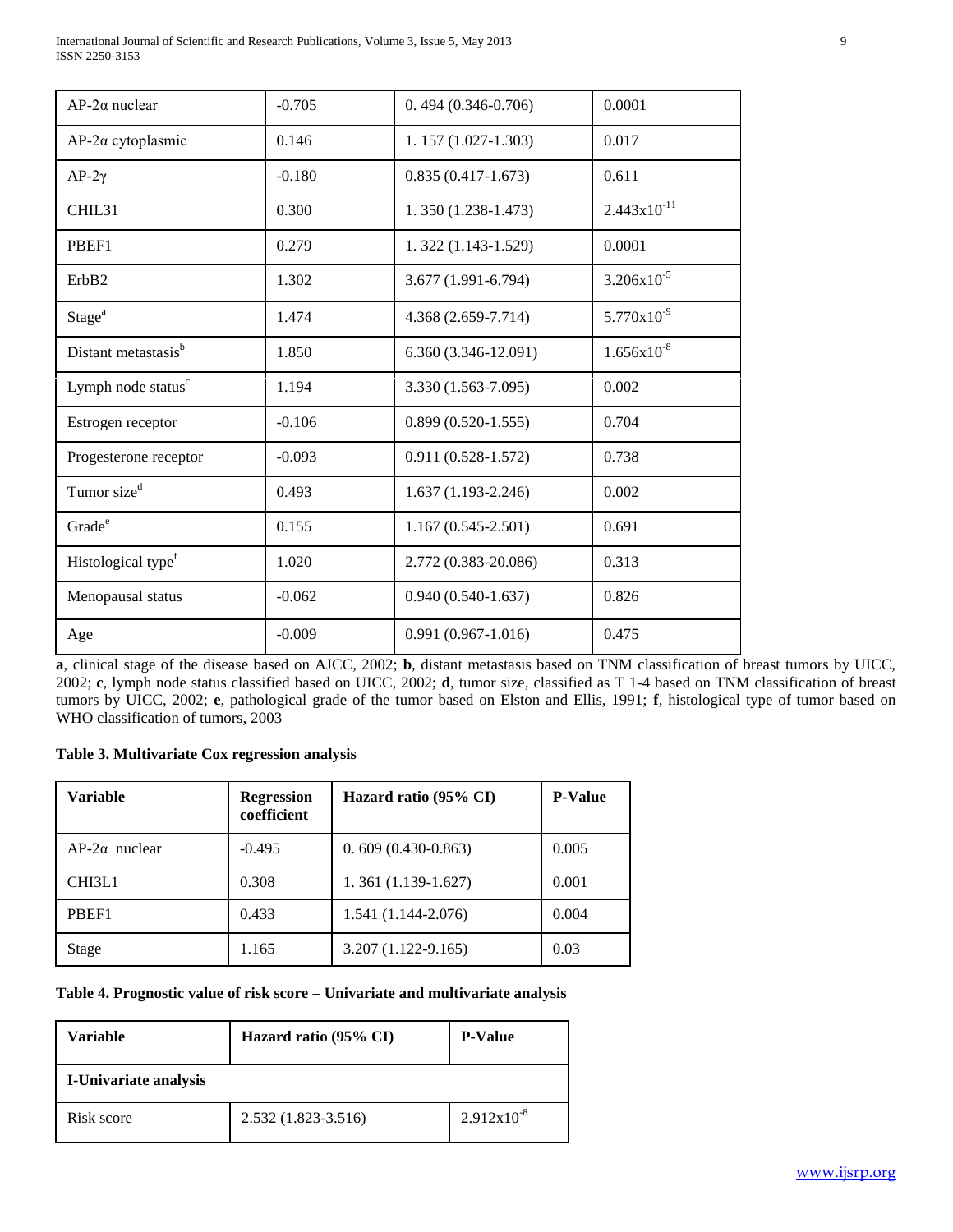| <b>II-Multivariate analysis</b> |                      |                        |  |
|---------------------------------|----------------------|------------------------|--|
| Risk score                      | 2.587 (1.747-3.832)  | $2.103 \times 10^{-6}$ |  |
| Stage                           | $2.260(1.125-4.541)$ | 0.02                   |  |

## **Table 5. Expression of AP-2α, CHI3L1 and PBEF1 in high and low risk group**

| Gene         | Low risk      |                   | <b>High risk</b> |                    |
|--------------|---------------|-------------------|------------------|--------------------|
|              | <b>Median</b> | $Mean \pm SD$     | <b>Median</b>    | $Mean \pm SD$      |
| $AP-2\alpha$ | 8.000         | $8.764 \pm 2.177$ | 1.000            | $1.188 \pm 1.330$  |
| CHI3L1       | 2.000         | $2.052 \pm 1.305$ | 9.000            | $9.520 \pm 2.466$  |
| PBEF1        | 4.000         | $3.934 \pm 2.901$ | 12.000           | $11.380 \pm 1.223$ |



*Figure 1: Immunohistochemical staining patterns for AP-2, AP-2, CHI3L1 and PBEF1*

The arrows indicate the region of staining. An example of  $(A)$  AP-2 $\alpha$  normal tissue showing epithelial nuclear positive staining,  $(B)$ AP-2α tumor tissue showing strong cytoplasmic (upper arrow) and nuclear staining (lower arrow), (C) AP-2γ normal tissue showing myoepithelial nuclear positive staining, (**D**) AP-2γ tumor tissue showing strong nuclear staining, (**E**) CHI3L1 normal tissue showing epithelial cytoplasmic positive staining, (**F**) CHI3L1 tumor tissue showing strong cytoplasmic staining, (**G**) PBEF1 normal tissue showing epithelial cytoplasmic positive staining and (**H**) PBEF1 tumor tissue showing strong cytoplasmic staining.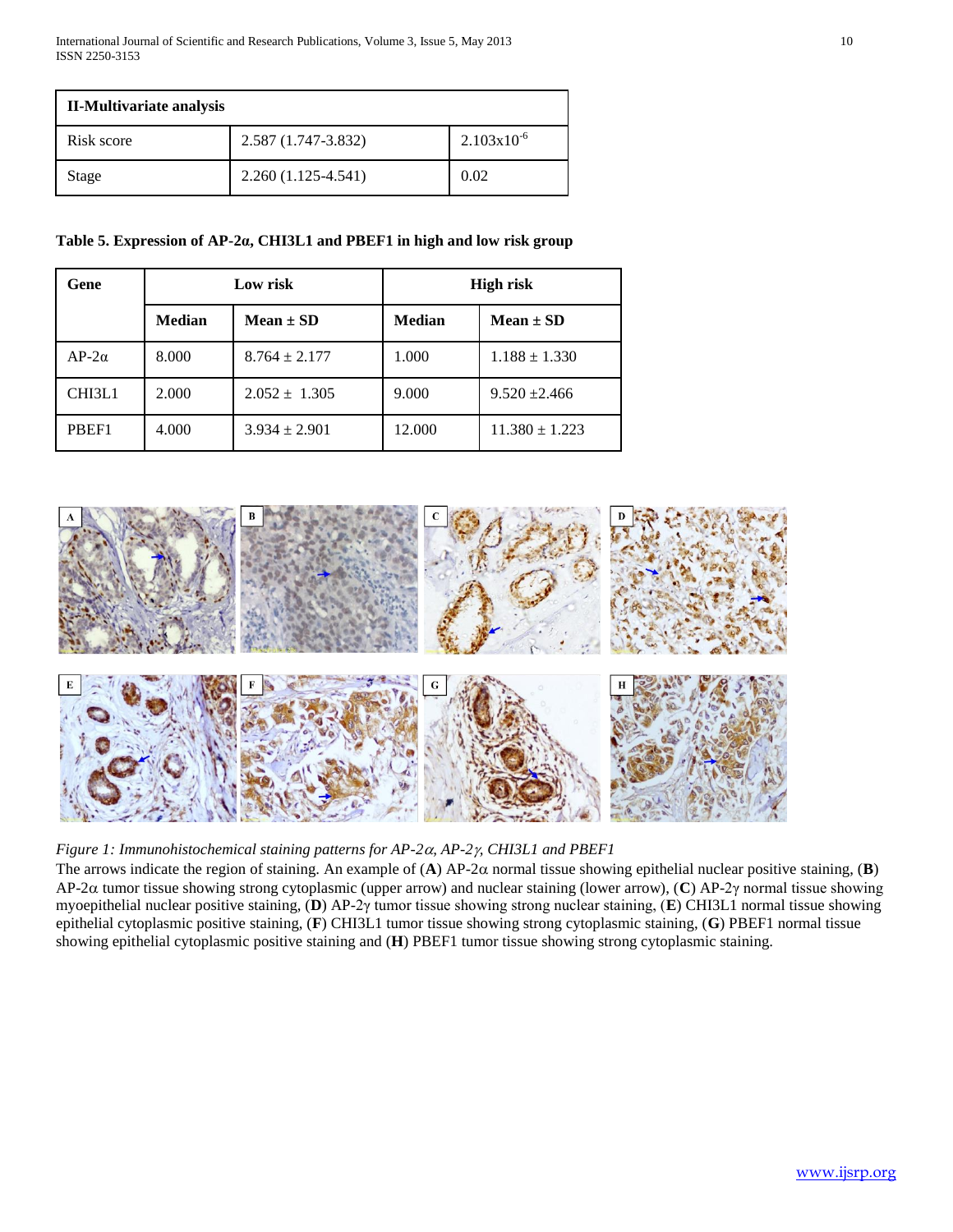

*Figure 2: Expression of AP-2, CHI3L1 and PBEF1 and breast cancer patient survival* Kaplan Meier graphs for A. AP-2 $\alpha$  (Nucleus), B. CHI3L1 and C. PBEF1. In all cases, low risk group had better survival than high risk group.